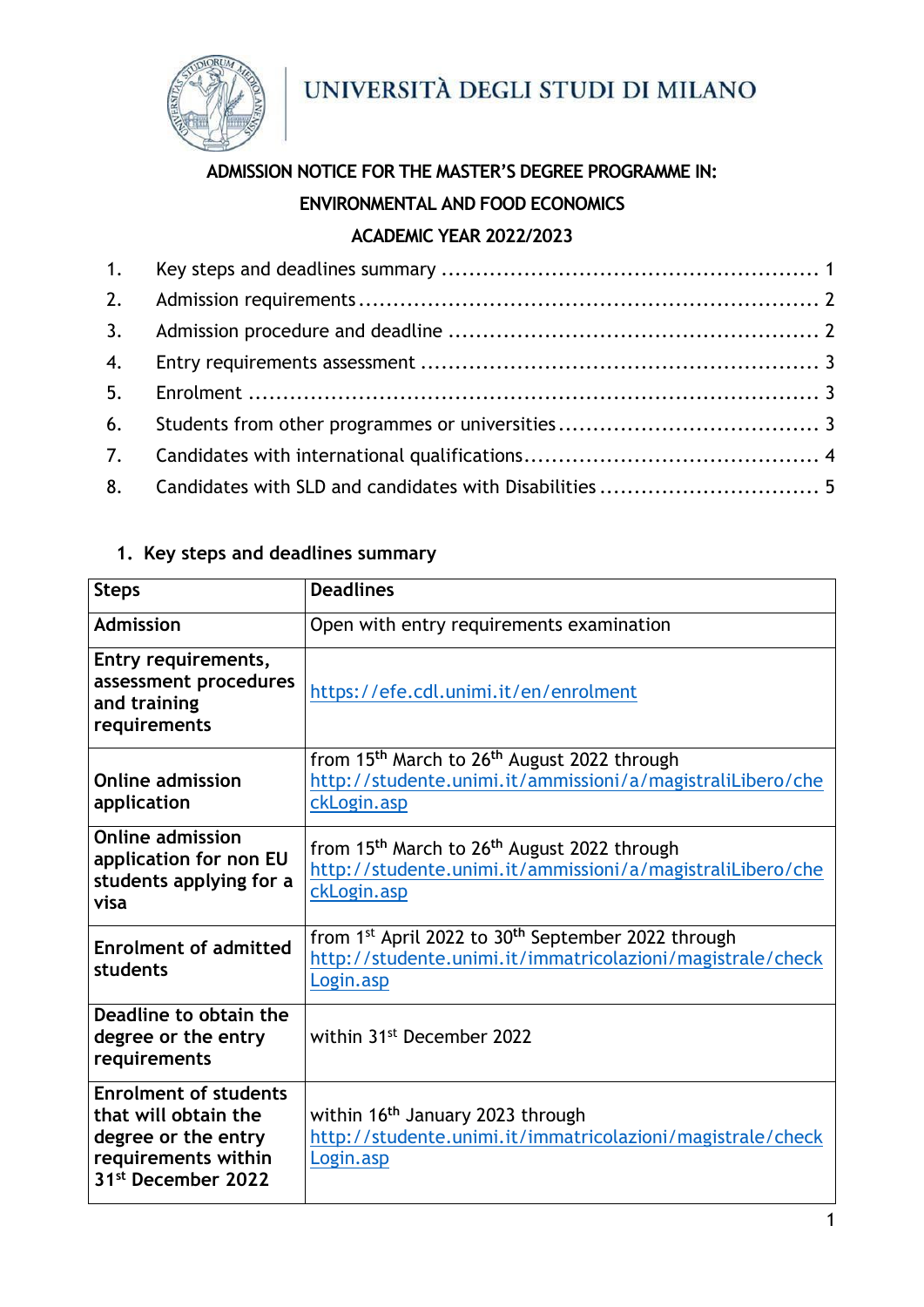

### <span id="page-1-0"></span>**2. Admission requirements**

Requirements to access to the Master's degree programme in Environmental and food economics are:

- to hold a degree in the classes listed in the section "Application" of the degree programme website [https://efe.cdl.unimi.it/en/enrolment,](https://efe.cdl.unimi.it/en/enrolment) or to obtain it **no later than 31st December 2022**;
- to hold the curricular and linguistic requirements listed in the section "Application" of the degree programme website [https://efe.cdl.unimi.it/en/enrolment.](https://efe.cdl.unimi.it/en/enrolment)

Candidates can also be admitted if they have obtained, or will complete **by 31st December 2022**, a university degree abroad, recognized as appropriate by the University in compliance with ministerial regulations on the subject and in application of the bilateral agreements in force.

**20 places** are reserved to **non-European candidates residing abroad applying for a visa**.

#### <span id="page-1-1"></span>**3. Admission procedure and deadline**

Applications will be accepted **from 15th March to 26th August 2022,** at the very latest**.**

Non EU candidates applying for a visa must apply from **15th March to 26th August 2022**.

All candidates are required to apply online, according to the following procedure:

- 1. register on the University portal[:](https://www.unimi.it/registrazione/registra.keb) [https://registrazione.unimi.it/reg\\_utenti\\_esterni/registrazione/form.html](https://registrazione.unimi.it/reg_utenti_esterni/registrazione/form.html) (not required for those already registered on the portal or in possession of university login credentials);
- 2. log in the online services for admission to [Master programmes without entrance](https://studente.unimi.it/ammissioni/a/magistraliLibero/checkLogin.asp)  [examination,](https://studente.unimi.it/ammissioni/a/magistraliLibero/checkLogin.asp) using university credentials: <http://studente.unimi.it/ammissioni/a/magistraliLibero/checkLogin.asp>;
- 3. choose the programme and fill the online application with the requested data;
- 4. pay the fee of  $\epsilon$  30.00 by the deadline for admission at the very latest, on pain of exclusion.

A receipt is issued at the end of the online admission procedure, which is also sent to the e-mail address used for the admission application.

Only in case the admission fee is paid, applications are considered complete.

**Failure to pay the admission fee within the deadline and in the manner provided will result in the exclusion from the assessment of admission applications.**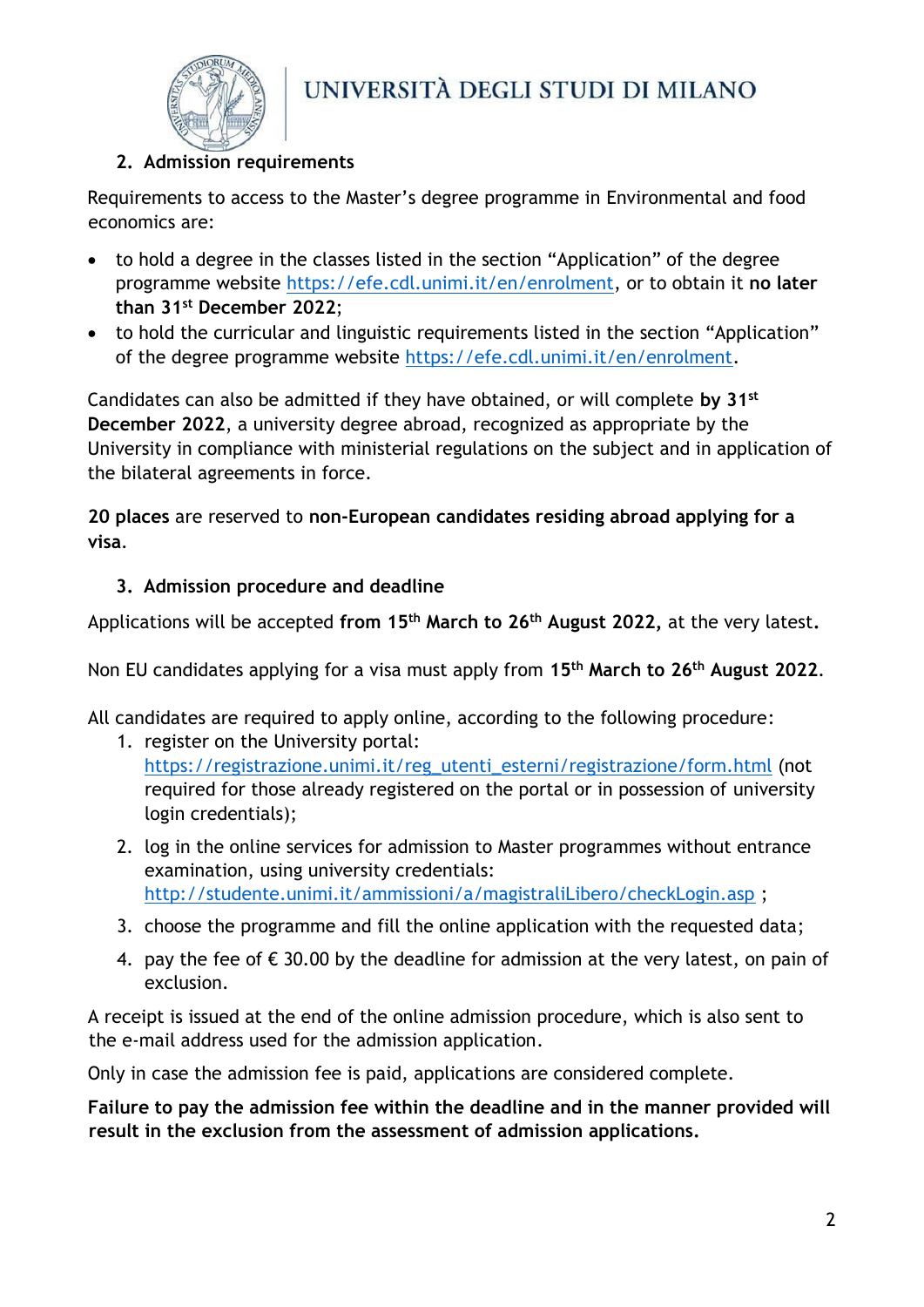

The online admission form cannot be amended, nor can it be completed with additional documents once it has been submitted. Any applicant who provides false details or lacks any requirements will be excluded.

## <span id="page-2-0"></span>**4. Entry requirements assessment**

The Admission Board verifies the initial preparation of the candidates by evaluating the entry requirements and may request an interview and/or a written test in person or from remote as provided in the section "Application" of the degree programme website <https://efe.cdl.unimi.it/en/enrolment> .

The outcome of the assessment will be communicated to the candidate to the e-mail address used to submit the admission application or will be published on the website of the Degree Programme.

Applicants who are not admitted must meet the missing entry requirements indicated by the Board in the assessment email by 30 October 2022. They may enrol after meeting these requirements and with the modalities and deadlines indicated at point 5.

#### <span id="page-2-1"></span>**5. Enrolment**

Admitted candidates already graduated must enrol from **1 st April 2022 and within 30th September 2022** using the online [Master's degree enrolment service.](http://studente.unimi.it/immatricolazioni/magistrale/checkLogin.asp)

Graduands will be admitted with reserve until graduation.

- Graduands enrolled in a degree programme of this University must enrol only after having obtained the degree **by 16th January 2023** using the online [Master's](http://studente.unimi.it/immatricolazioni/magistrale/checkLogin.asp) [degree enrolment service;](http://studente.unimi.it/immatricolazioni/magistrale/checkLogin.asp)
- Graduands from other universities must pre-enrol from **1 st April 2022 and within 30th September 2022** using the online [Master's degree enrolment service.](http://studente.unimi.it/immatricolazioni/magistrale/checkLogin.asp) After graduation, they have to **communicate the degree data** by accessing the online service [Enrolment](http://studente.unimi.it/confermaImm) confirmation. Please note that to access these services is necessary to use the registration credentials of the Unimi portal (those used for the admission application).

Graduates or graduands not admitted must acquire the missing entry requirements as indicated in the email sent to them by the Admission Board no later than 31st December 2022 and can enrol by 16**th** January 2023.

## <span id="page-2-2"></span>**6. Students from other programmes or universities**

Transfer students from a master's degree programme of the University of Milan, or another university, must apply for admission in accordance with the procedures and deadlines indicated at point 3.

Admitted candidates must enrol **from 1st April 2022 and by 30th September 2022 with the following procedures**: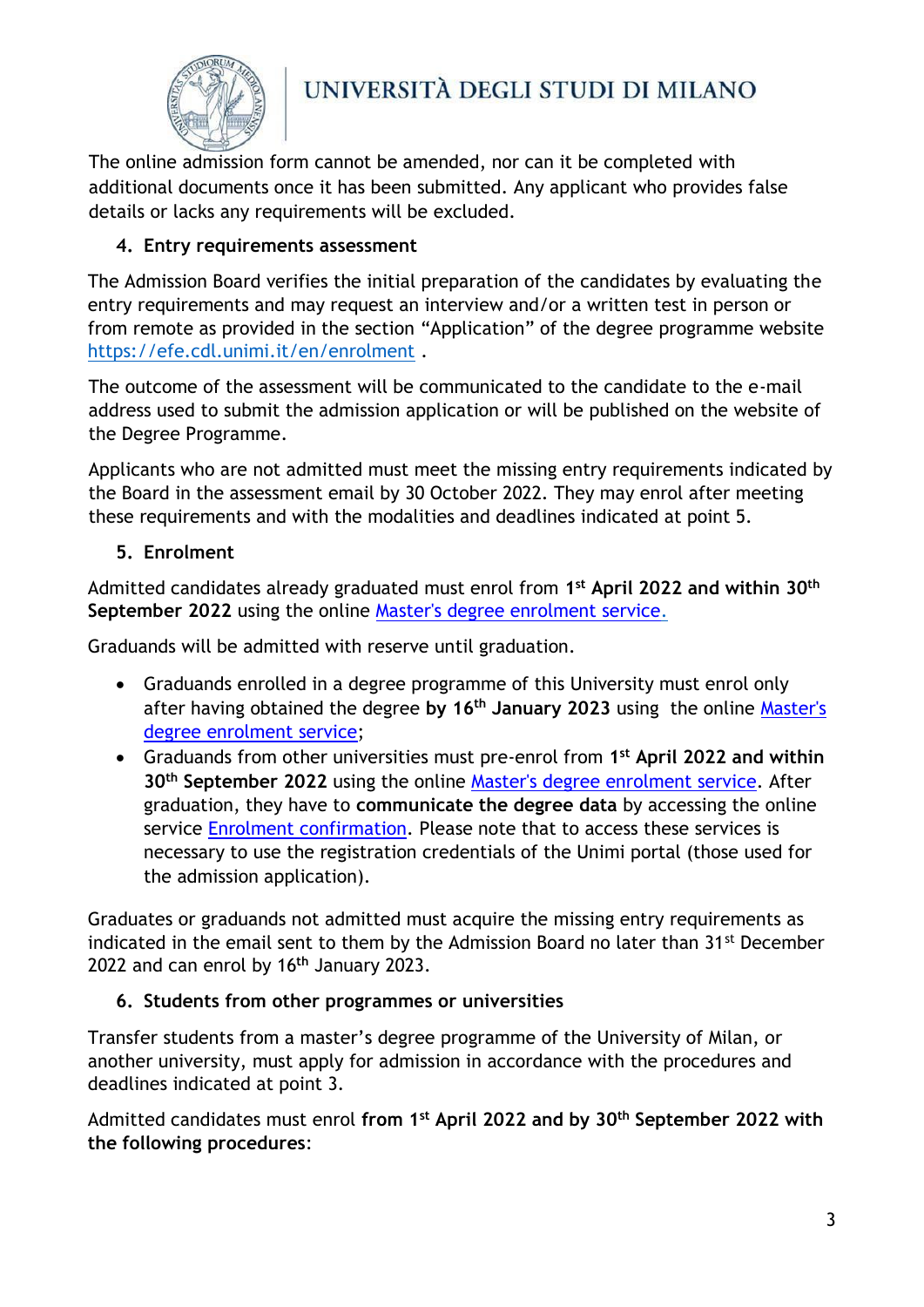

- candidates enrolled in other universities can enrol using the [Master's degree](http://studente.unimi.it/immatricolazioni/magistrale/checkLogin.asp)  [enrolment service,](http://studente.unimi.it/immatricolazioni/magistrale/checkLogin.asp) selecting the option *Enrolment with transfer from another university*;
- candidates enrolled in this University, after having renewed the registration, can apply for transfer from Unimia, SIFA services > Online services > Transfers > Application for internal transfer.

During online enrolment or internal transfer will be required the payment of a contribution of 75 euros.

# <span id="page-3-0"></span>**7. Candidates with international qualifications**

All details on qualifications and access for international students to Italian universities are published on the website<http://www.studiare-in-italia.it/studentistranieri/> and on the University website in the sections dedicated to [international students.](https://www.unimi.it/en/international/coming-abroad/enrol-programme/international-enrolment-degree-programmes)

The eligibility of foreign qualifications is in any case assessed by the University, in accordance with applicable ministerial guidelines and bilateral agreements.

Applicants with qualifications gained abroad will be required to submit compulsorily the following documents during the online enrolment application:

- Admission fee receipt;
- Copy of High school diploma legalized by the authorities of the issuing country, with an official Italian translation;
- First cycle degree (BSc. or equivalent) legalized by the authorities of the issuing country, with an official Italian translation *(translation non required when the Diploma Supplement is provided);*
- On site Declaration of Value issued by the Italian Embassy in the country where the degree has been obtained or **[Statement of comparability issued by CIMEA](http://www.cimea.it/en/servizi/attestati-di-comparabilita-e-certificazione-dei-titoli/attestati-di-comparabilita-e-di-verifica-dei-titoli-diplome.aspx)** or validity certificate issued by ENIC-NARIC centers
- Copy of a valid Residence permit (only for non-EU citizens);
- Italian tax code;
- Identity document (passport or EU ID).

Upper secondary school diplomas, post-secondary and university certificates are accepted in Italian as well as in French, English, German or Spanish.

The certified translation of the university degree and the related Declaration of Value/statement of validity can be replaced by the Diploma Supplement issued by the universities of countries belonging to the European Higher Education Area.

In addition to these documents, **non-EU students applying for a visa** are required to submit the following:

- Universitaly pre-enrolment application receipt;
- Student visa.